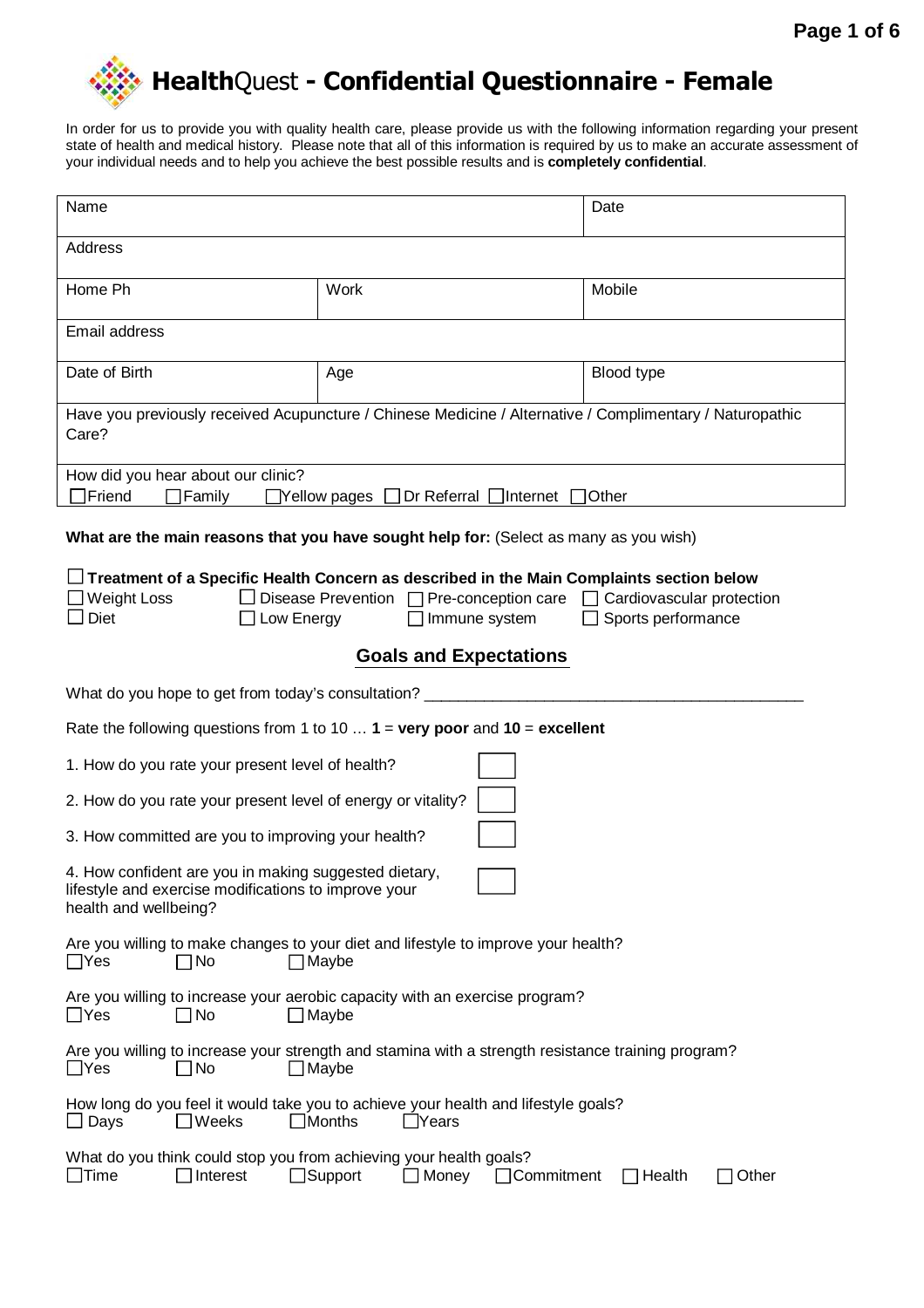

|                                                                                                                                                                                               | First Name: The Contract of the Second Second Second Second Second Second Second Second Second Second Second S | Last Name: will be a series of the control of the control of the control of the control of the control of the control of the control of the control of the control of the control of the control of the control of the control | Date: |  |  |  |
|-----------------------------------------------------------------------------------------------------------------------------------------------------------------------------------------------|----------------------------------------------------------------------------------------------------------------|--------------------------------------------------------------------------------------------------------------------------------------------------------------------------------------------------------------------------------|-------|--|--|--|
|                                                                                                                                                                                               |                                                                                                                | <b>Scoring</b> Circle the score in the column that best suits your symptoms, in either Severity or Frequency.                                                                                                                  |       |  |  |  |
|                                                                                                                                                                                               | Severity<br>Column $A =$ Never                                                                                 | Frequency                                                                                                                                                                                                                      |       |  |  |  |
| Column $B =$ Mild — or - Infrequent Symptoms (twice per week or less)<br>Column $C =$ Moderate — or - Frequent Symptoms (3 to 6 times a weekly)<br>Column $D =$ Severe —— or - Daily Symptoms |                                                                                                                |                                                                                                                                                                                                                                |       |  |  |  |

**Note:** Circle the zeros if there is no symptom as well as numbers when there is a symptom

| Section 1.                               | A                | B              | C              | D                |
|------------------------------------------|------------------|----------------|----------------|------------------|
| 1. Curved spine, height loss, stooped    |                  |                |                |                  |
| base of neck hump (dowager's hump)       | $\boldsymbol{0}$ | 2              | 5              | 10               |
| 2. Bone pain, back, hip or knee pain     | $\overline{0}$   | $\overline{2}$ | 5              | 10               |
| 3. Spinal problems, pain, Sciatic pain   | $\boldsymbol{0}$ | $\overline{2}$ | $\sqrt{5}$     | 10               |
| 4. Osteoporosis                          | $\boldsymbol{0}$ | $\overline{2}$ | 5              | 10               |
| 5. Recent broken bones, fractures        | $\boldsymbol{0}$ | $\overline{2}$ | 5              | 10               |
| 6. Arthritis - Osteo/Rheumatoid          | $\theta$         | $\overline{2}$ | 5              | 10               |
| 7. Joints swelling painful, deformity,   |                  |                |                |                  |
| injury, stiffness                        | $\boldsymbol{0}$ | $\overline{c}$ | 5              | 10               |
| 8. Noisy joints (creak, grind etc.)      | $\boldsymbol{0}$ | $\mathbf{1}$   | 3              | 5                |
| 9. Nodules on fingers                    | $\overline{0}$   | $\mathfrak{2}$ | 5              | 10               |
| 10. High uric acid level                 | $\theta$         | $\overline{2}$ | 5              | 10               |
| 11. Damaged disc, slipped disc           | $\boldsymbol{0}$ | $\overline{2}$ | 5              | 10               |
| 12. Bursitis or tendonitis               | $\Omega$         | $\mathbf{1}$   | $\overline{3}$ | 5                |
|                                          |                  |                |                |                  |
|                                          |                  |                |                |                  |
| Section 2.                               |                  |                |                |                  |
| 1. Tightness or pain in back,            |                  |                |                |                  |
| neck or shoulder muscles                 | $\boldsymbol{0}$ | 2              | 5              | 10               |
| 2. Muscular spasms, cramping             | $\boldsymbol{0}$ | $\mathfrak{2}$ | 5              | 10               |
| 4. Stiffness in muscles                  | $\overline{0}$   | $\overline{2}$ | 5              | 10               |
| 5. Tenderness, pain in muscles           | $\overline{0}$   | $\overline{2}$ | 5              | 10               |
| 6. Weakness in muscles                   | $\overline{0}$   | $\overline{2}$ | 5              | 10               |
| 7. Trembling (fasciculation)             | $\overline{0}$   | $\overline{2}$ | 5              | 10               |
|                                          |                  |                |                |                  |
|                                          |                  |                |                |                  |
|                                          |                  |                |                |                  |
| Section 3.                               |                  |                |                |                  |
| 2. Chest tightness on stress or exertion | $\overline{0}$   | $\mathfrak{2}$ | $\sqrt{5}$     | 10               |
| 3. Palpitations, arrythmias, extra beats | $\boldsymbol{0}$ | $\mathfrak{2}$ | $\sqrt{5}$     | 10               |
| 4. Swelling of the ankles                | $\Omega$         | $\overline{2}$ | $\sqrt{5}$     | $\boldsymbol{7}$ |
| 5. Shortness of breath on exertion/rest  | $\Omega$         | $\mathbf{1}$   | $\overline{3}$ | 5                |
| 6. Calf pain on exercise                 | 0                | $\overline{2}$ | 5              | $\overline{7}$   |
| 7. Dizziness on exertion                 | $\theta$         | $\overline{2}$ | 5              | $\overline{7}$   |
| 8. Previous angina attacks,              |                  |                |                |                  |
| heart attack or stroke                   | No               |                |                | Yes $(10)$       |

- I COPYRIGHT © 1996-2010 Michael W Rath